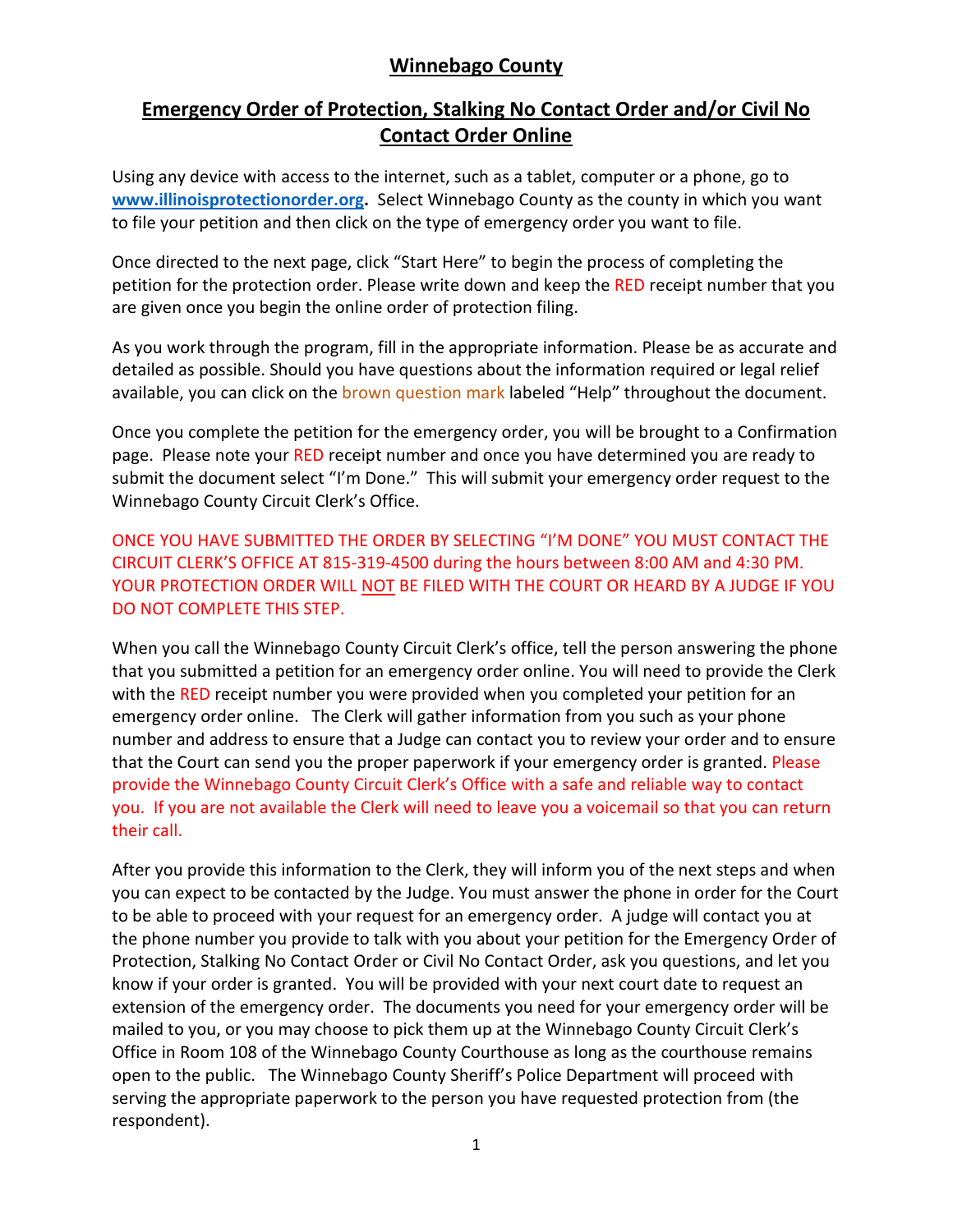REMEMBER: YOUR EMERGENCY ORDER IS NOT ACTIVE UNTIL IT IS GRANTED BY A JUDGE. YOU MUST CALL THE CLERK AND THEN SPEAK WITH A JUDGE DIRECTLY BEFORE THE PROTECTION ORDER CAN BE PUT INTO EFFECT.

### **Additional Assistance**

If you feel you would like additional guidance with your online request for an emergency protection order, there are organizations who may be able to assist you. Like the courts, local advocacy organizations are modifying their in-person services to ensure the safety of the people they serve, their staff and the public at-large. Please feel to reach out by phone to the following organizations for possible assistance:

| Do you need help filing this petition?<br>If you don't know how to file this petition, please call or visit the website of the following legal agencies.<br>They can provide information to help you file your Order of Protection. |                                                                                                   |
|-------------------------------------------------------------------------------------------------------------------------------------------------------------------------------------------------------------------------------------|---------------------------------------------------------------------------------------------------|
| Domestic Violence Assistance<br>Center (legal advocacy office)                                                                                                                                                                      | $(815) 516 - 2440$<br>http://www.remediesreneewinglives.org                                       |
| Winnebago County State's<br>Attorney's Office                                                                                                                                                                                       | (815) 319-4700<br>http://wincoil.us/departments/states-attorney/                                  |
| Zeke Giorgi Legal Clinic                                                                                                                                                                                                            | (815) 962-9980                                                                                    |
| Prairie State Legal Services                                                                                                                                                                                                        | $(815)$ 965-2134<br>http://www.pslegal.org                                                        |
| Remedies Renewing Lives<br>(24-hour hotline)                                                                                                                                                                                        | $(815)$ 962-6102<br>http://www.remediesrenewinglives.org                                          |
| Rockford Sexual Assault<br>Counseling, Inc.                                                                                                                                                                                         | $(815)$ 636-9811                                                                                  |
| Children's Safe Harbor                                                                                                                                                                                                              | $(815)$ 316-7772<br>http://www.childrenssafeharbor.net                                            |
| Visiting Nurses Association                                                                                                                                                                                                         | $(815)$ 971- 3502                                                                                 |
| Winnebago County Bar Association (815) 964-4992<br>Lawyer Referral                                                                                                                                                                  | http://www.wcbarockford.org                                                                       |
| <b>Help Line</b>                                                                                                                                                                                                                    | State of Illinois' Domestic Violence 1-877-TO END DV or 877-863-6338 (Voice) 1-877-863-6339 (TTY) |
| National Sexual Assault Hotline                                                                                                                                                                                                     | 1-800-656-4673                                                                                    |
| National Domestic Violence Hotline 1-800-799-SAFE (7233)                                                                                                                                                                            |                                                                                                   |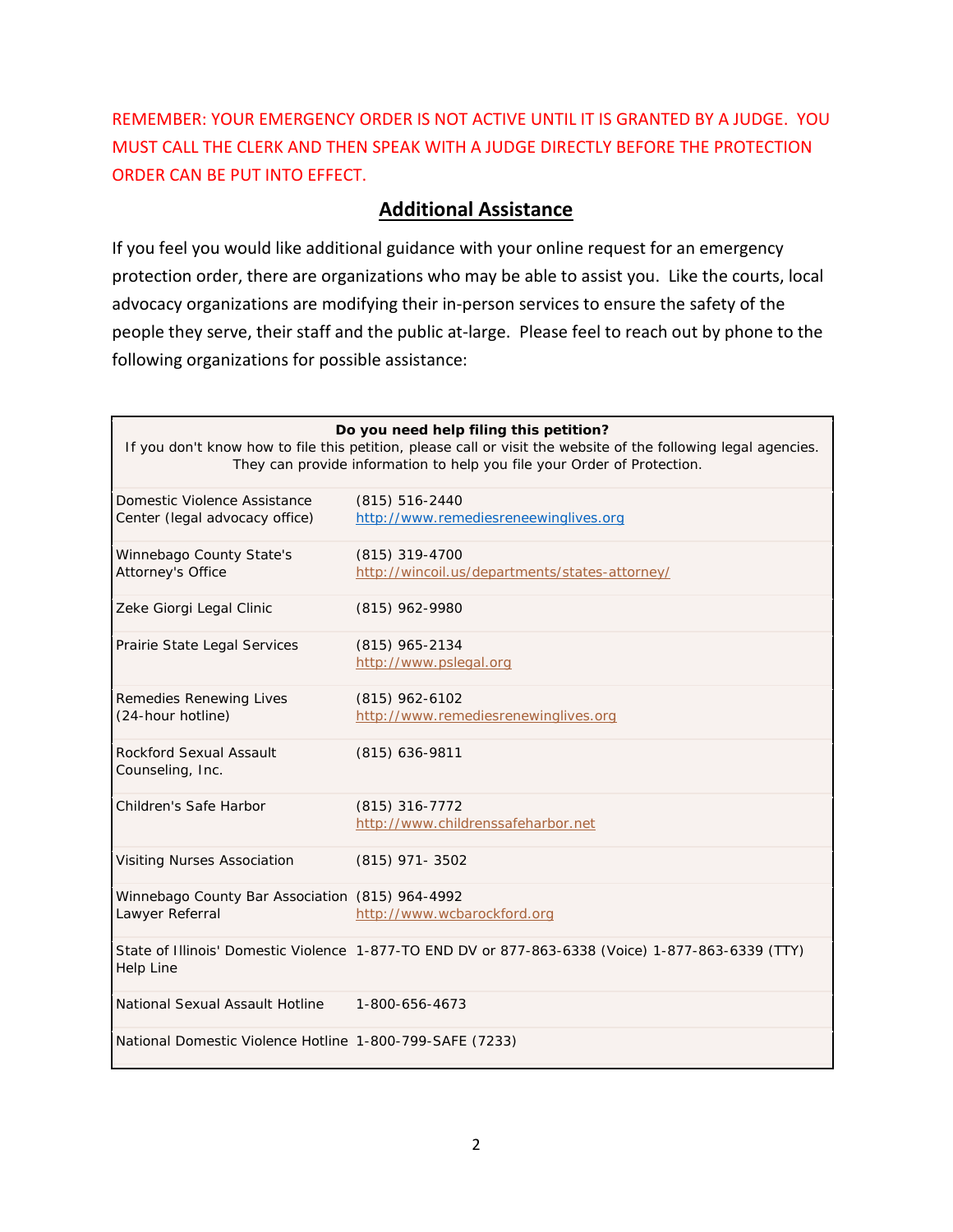# **Information to help determine if you may qualify for an**

## **emergency protection order:**

### **1. Relationship to the Respondent**

The person needing protection is called the "Petitioner" and the "Respondent" is the person that you want protection from. **How are you related to the Respondent?**

 $\Box$  We are married, or we used to be married (husband, wife, spouse).

 $\Box$  We are dating each other, or we used to date (boyfriend, girlfriend, intimate partner).

We have a child together.

We are family members (parent, child, sibling, step-parent, step-child, or other family relationship).

 $\Box$  We live together, or we used to live together (roommate, housemate, live-in partner).

I have a disability, and the Respondent is my caregiver (personal assistant).

**You must be able to check at least one of these boxes.** An Order of Protection only covers these kinds of domestic relationships.

If you are not related to the Respondent in any of these ways, then you don't qualify for an Order of Protection under the statute. However, you may qualify for a different kind of civil order such as a:

- Civil No Contact Order: If you were sexually assaulted, **call Rockford Sexual Assault Counseling at 815-636-9811 .** They may be able to help you get a Civil No-Contact Order.
- Stalking No Contact Order: For other situations, you may qualify for a Stalking No Contact Order.

Please follow the procedures listed above for the filing of a Civil No Contact or Stalking No Contact Order.